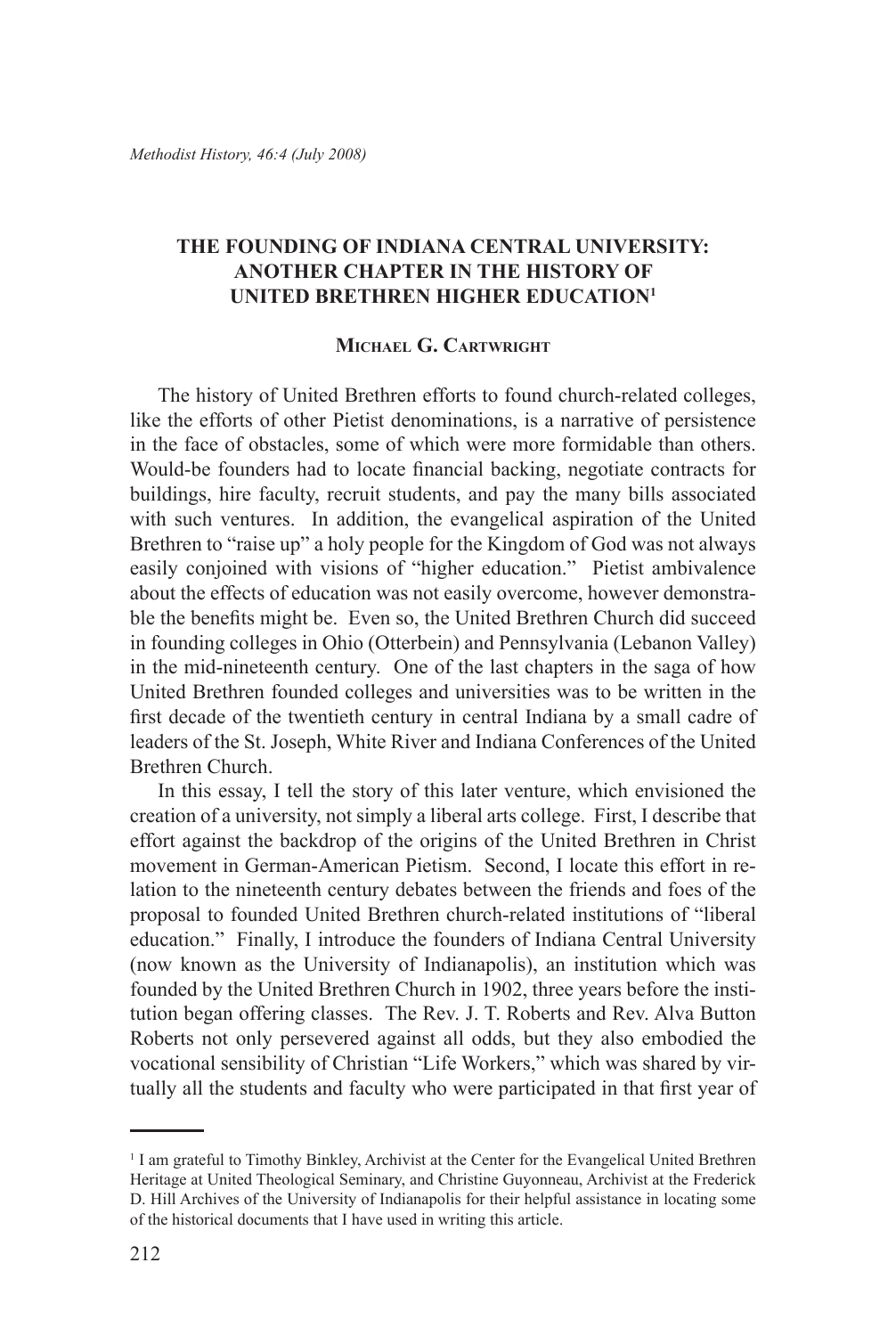the fledgling university's existence.

The company of more than seventy-four students and ten faculty/staff who gathered on the steps of the "portico" of the Academic Building—on September 27, 1905—for the beginning of classes brought with them eager hopes and noble aspirations about the venture they proposed to call "Indiana Central University." Some of them may also have had nagging doubts and brooding anxieties about whether what they were beginning would last. Several students and members of the faculty had already been part of other failed efforts by leaders of the Church of the United Brethren in Christ to begin colleges in the Midwest. They also knew that the financial resources that had been invested in this academic building were technically borrowed*.* The deed to the college building would not be legally transferred to the Church of the United Brethren by the real estate developer who had contracted with the church to build the college until all the remaining one hundred lots in the neighborhood of "University Heights" had been sold.2

The founding community of faculty, administrators and students came from the four points on the compass—mostly from the state of Indiana with a few students and faculty from other Midwestern states like Ohio and Illinois. Virtually all of them were members of the United Brethren congregations and/or were closely related to United Brethren families and shared the Pietistic sensibilities of the founders. While some were from Germanspeaking backgrounds, and others from Anglo-Saxon lineage, most were from rural precincts. We simply do not know as much about the founders as some of us might like to know. In part, this is because the United Brethren associated with the founding of Indiana Central "kept the stories better than they told their story."3 What we do know, however, is that the founders were so convinced of the importance of higher education for carrying out the mission of the church that they overcame significant obstacles and disappointments. That is the kind of story that we should tell as the institution that they founded enters its second century.

### **The Origins of the United Brethren**

The Pietist movement developed amid the growing sense of the "incomplete" character of the Protestant Reformation by people who had come to

<sup>2</sup> For an overview of this financial transaction, see Frederick D. Hill, *"Downright Devotion to the Cause": A History of the University of Indianapolis and its Legacy of Service* (Indianapolis, Ind.: University of Indianapolis Press, 2002), 5-8. For a copy of the original document, see the Frederick D. Hill Archives of the University of Indianapolis.

<sup>&</sup>lt;sup>3</sup> I owe this insight to Rebecca Blair, who is the co-author with Dr. Jim Fuller, (Associate Professor of History) of *Profiles in Service: 1905-2005* (Indianapolis, Ind.: University of Indianapolis, 2006), a collection of narratives of "Education for Service." Given the enormous task that they embarked upon, the founders of the university probably did not have the leisure to reflect about what they were doing. For that reason, with the exception of a few documents that are available in the University's Archives, I have based my remarks about their educational vision on the published documents of the university and the parent denomination, the United Brethren in Christ Church.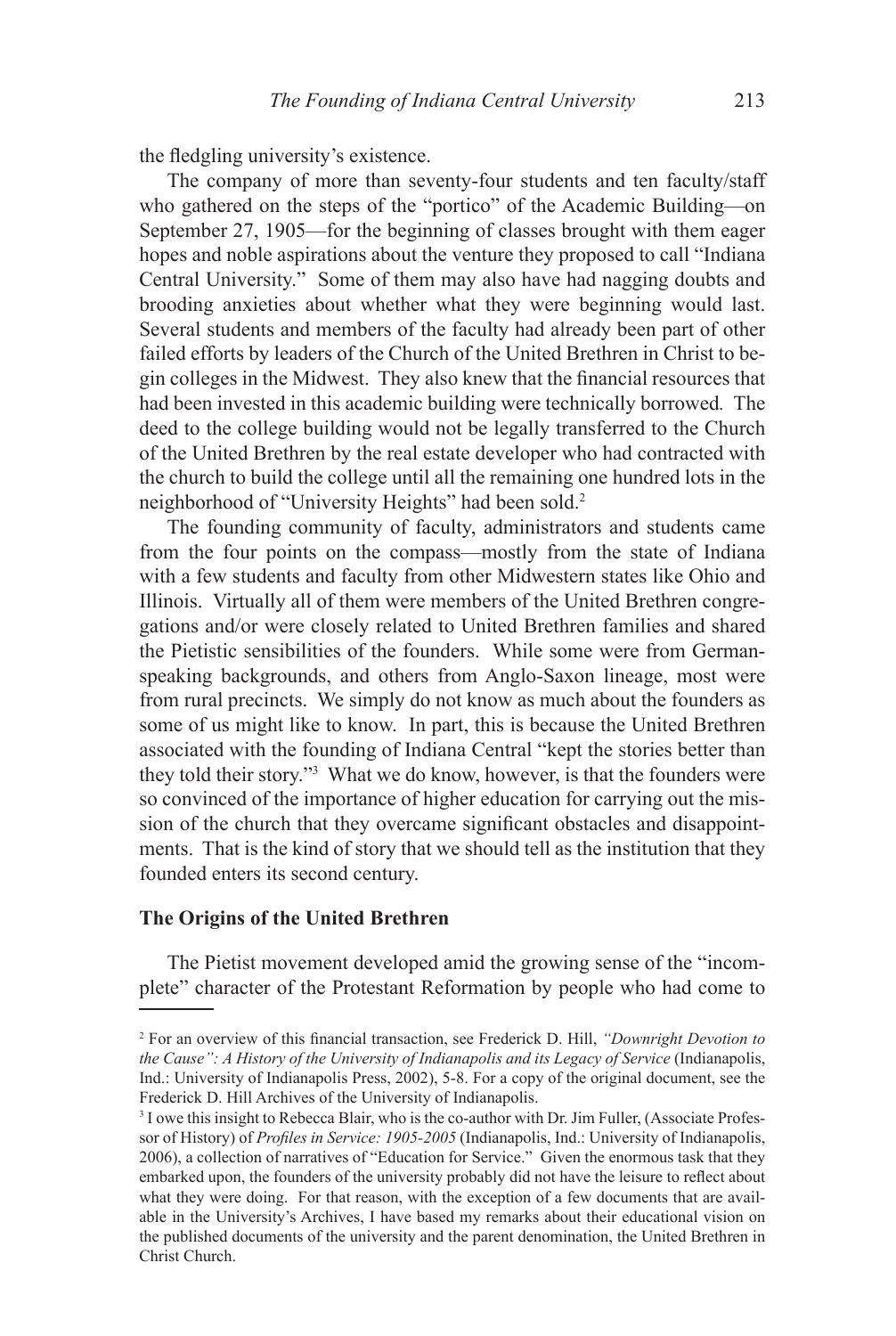believe that the Reformation that Martin Luther began was "far from completed as far as regards life and morality."4 There are at least three distinct senses in which this is true.<sup>5</sup> First of all, Pietists were less concerned about the formal outlines of the classic Lutheran doctrine about the *ordo salutis—*order of salvation—than they were that it was understood that God was working in us in such a way as to regenerate us. This does not mean that Protestant Pietists denied that salvation is God's work for us in the sense that Luther regarded God's justification as an "alien righteousness" (of Jesus Christ) that is imputed to the believer, but they did celebrate the creation of a new nature in the life of the Christian believer.

Second, Pietists attempted to restore the sense of ecclesial fellowship that had been disrupted not only by the Thirty Years War (ending in 1648), which had done so much to discredit Protestant Christianity in Germany, but also had distorted the way Christian worship had come to be enacted. In some German cities, the pastor's sermons for virtually the entire year were devoted to attacking the integrity of Catholics as well as other Protestants in matters of doctrine.<sup>6</sup> Instead of focusing on doctrinal differences, Pietists tended to be more interested in the question of whether the "heart" of another person was renewed. Thus, the common Pietist disposition: "If your heart is as my heart, then give me your hand!"

Third, Pietists attempted to restore the use of the Bible at the level of pastoral guidance and lay shepherding. Whereas Lutheran orthodoxy had focused primarily on the formal authority of the Bible in alliance with an elaborate doctrine of the "verbal inspiration" of Scripture, Pietists emphasized attention to the Word of God as a continuing source of nourishment for those who had been united in Christian love in obedience to Jesus Christ.7

In all three of these respects, Protestant Pietists sought to bring about renewal of the church by forming church fellowships, where loving concern for one another was nurtured by the active presence of the Holy Spirit. Confident in the possibility of renewal, Pietists looked to the constancy of God's love in the humble awareness that despite the inconstancy of human beings to embody the Christian gospel, mutual accountability for discipleship could be sustained by daily attention to the Word of God in the context of prayerful repentance.

<sup>4</sup> John Weborg, "Pietism: '. . . The Fire of God Which Flames from the Heart of Germany,'" in *Protestant Spiritual Traditions*, ed. Frank Senn (New York, N.Y.: Paulist Press, 1984), 185. The quotation is from a statement by Philip Spener, as cited in Amande Saintes*, A Critical History of Rationalism in Germany* (London: Simpkin, Marshall, and Co., 1849), 51.

<sup>&</sup>lt;sup>5</sup> Here I am following John Weborg and others whose descriptions of Pietism emphasize these three basic characteristics. Other historians expand this pattern by calling attention to the ways Pietists developed a "theology of experience" that in turn became the context for living within the horizon of expectation of the radical transformation of the world by the inbreaking of God's Kingdom. See Dale Brown, *Understanding Pietism* (Grand Rapids, Mich.: Eerdmans, 1978), 28.

<sup>6</sup> Weborg, 190.

<sup>7</sup> Weborg, 191.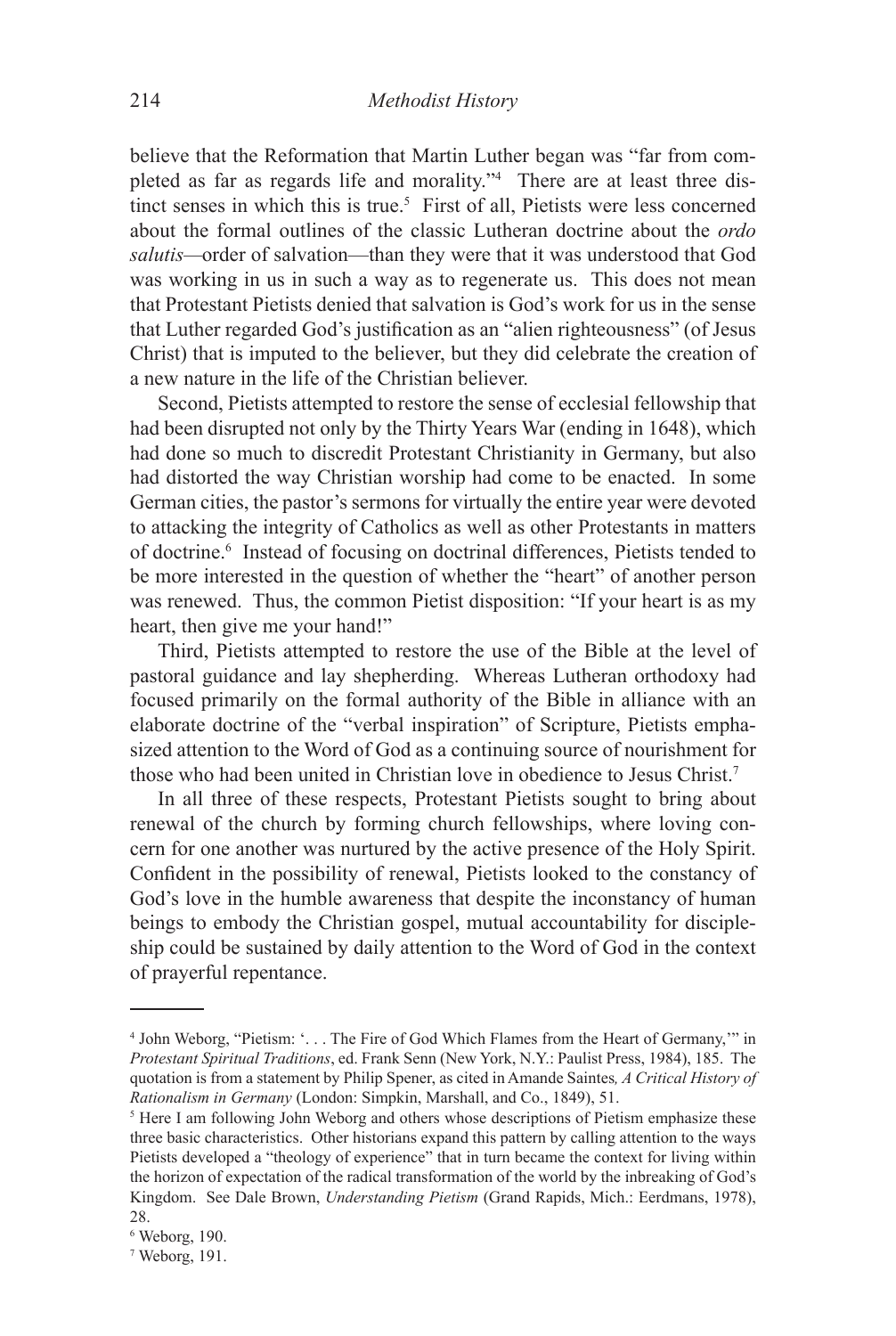The United Brethren in Christ denomination initially formed as a kind of ecumenical alliance or "union" of like-minded brothers-and-sisters in Christ in the context of the Second Great Awakening by German-speaking immigrants (and their American descendants) in the Commonwealth of Pennsylvania. From Reformed, Lutheran, and Mennonite backgrounds, all of whom were influenced by the Pietist movement<sup>8</sup> that originated in Europe and subsequently spread to the American colonies in the mid-eighteenth century, the United Brethren developed as a network of congregations and pastors that stressed the faith of the "warm" heart formed in a personal relationship with God made possible by a *first-hand* experience of salvation in Jesus Christ.

The saga of the United Brethren in Christ movement begins with a pivotal encounter between two men that took place at Isaac Long's barn near Lancaster, Pennsylvania in 1767 when the well-educated German Reformed Church pastor Philip William Otterbein (1726-1813) and the uneducated Mennonite preacher Martin Boehm (1725-1812) met when Otterbein attended one of the revival services that Boehm was leading. Having listened intently to Boehm's preaching, Otterbein recognized that Boehm's witness to the gospel closely paralleled his own spiritual struggle and experience, especially the "assurance experience" that he had in Lancaster in 1754. Having been moved by the Mennonite farmer's sermon, Otterbein walked forward to Boehm and exclaimed, "*Wir sind Brüder*!" ("We are brothers!") With this gesture of class-crossing hospitality and denomination-transcending reconciliation, a relationship developed between the two leaders that lasted until Boehm's death in 1812 and proved to be the basis for the emergence of a movement that took as its name the "United Brethren in Christ."9

Otterbein became the better known of the two "founders" of the United Brethren, in part because of his gifts for organizational leadership in the fledgling denomination. Like the "Methodist" followers of John Wesley, with which both of these men were already familiar, Otterbein and Boehm both emphasized the doctrine of Christian assurance of salvation. They pointed to the eighth chapter of Paul's Letter to the Romans, where the Apostle declared that "it is the Spirit himself bearing witness to our spirit that we are children of God" (Rom. 8:16). Like John Wesley, the Oxford don whose heart-warming experience at Aldersgate Street in 1738 led him and "the people called Methodists" to a renewed sense of vocation to "spread Scriptural holiness across the land and to reform the continent," the leaders of the United Brethren emphasized the empowerment of the Spirit in the lives of men and women. Indeed, the egalitarian sensibilities of the United

<sup>8</sup> For an excellent overview of the history of Pietism as a movement, see Dale Brown, *Pietism: Its History and Development* (Grand Rapids, Mich.: Eerdmans, 1968).

For details about the lives of Otterbein and Boehm as well as other historical perspectives on the origins of the United Brethren in Christ movement, see J. Bruce Behny and Paul H. Eller, *The History of the Evangelical United Brethren Church* edited by Kenneth W. Krueger (Nashville, Tenn.: Abingdon, 1979), 29-54.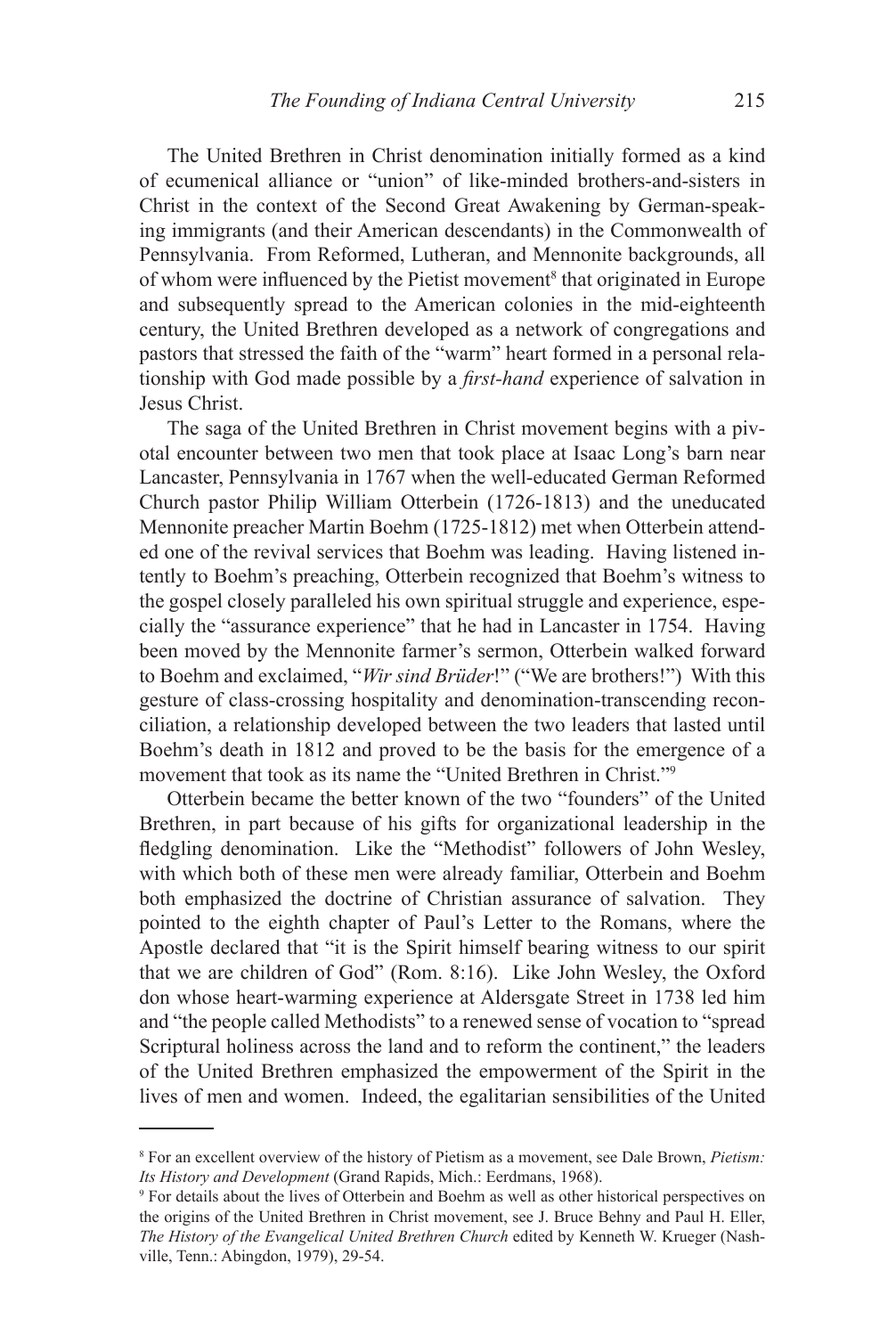Brethren led them to ordain women earlier than most other Protestant groups in the Midwestern United States.

Although merger with the Methodist Church would not come until 1968, "fraternal" exchanges between the United Brethren in Christ and the leaders of the Methodist Episcopal Church occurred as early as the second decade of the nineteenth century. But that is getting ahead of the story. The United Brethren movement, which began in Maryland, Pennsylvania, and Virginia gradually spread west with the expansion of the frontier. Congregations were organized in the state of Indiana as early as 1812. By 1826, a total of six circuits existed, most of which were located in Southern Indiana along the Ohio River. The first session of the Indiana conference was held in 1830. Five years later, with the creation of the Wabash Conference (Western and Northern Indiana, parts of Michigan and all of the state of Illinois), the Indiana Conference was reorganized. In 1846, a third reorganization occurred. The White River Conference was organized in between the Wabash Conference and the Indiana Conference with the southern boundary running from east to west along the line between Columbus to Bloomington.10 The leadership for Indiana Central University came from the White River Conference, but members of the faculty came from all three of the Indiana area conferences.

# **Educational Visions of the United Brethren Church**

Pietistic movements in Europe and North American contexts have tended to regard the prospect of higher education with wariness, and this ambivalence has marked the institutions of higher education that they have founded in different ways. The Oxford scholar/Anglican priest/ "Methodist" poet Charles Wesley could write about "uniting the pair so long disjoined, knowledge and vital piety,"11 but American Methodists no less than the United Brethren would struggle in each generation with the tension between the need for a trained clergy and the intellectual conflictedness of the Pietist religious heritage about how to unite "head" and "heart."

As the religious historian Conrad Cherry has noted, this conflict appeared as early as the 1784 "Christmas Conference" in Baltimore, the gathering at which the Methodist Episcopal Church was born. On that occasion, a self-directed "course of study" was recommended to ministers, but with a qualification added: "Gaining knowledge is a good thing, but saving Souls is

<sup>10</sup> For the details of these conference realignments, see A. C. Wilmore, *History of the White River Conference of the Church of the United Brethren in Christ* (Dayton, Ohio: United Brethren Publishing House, 1925).

<sup>&</sup>lt;sup>11</sup> See Charles Wesley's hymn for children "At the Opening of a school in Kingswood" a.k.a. "Come Father Son and Holy Ghost," No.461 in *A Collection of Hymns for Use of the People Called Methodists* in *The Works of John Wesley Vol. 7*, ed. Franz Hildebrandt and Oliver A. Beckerlegge (New York, N.Y.: Oxford UP, 1983), 643-644.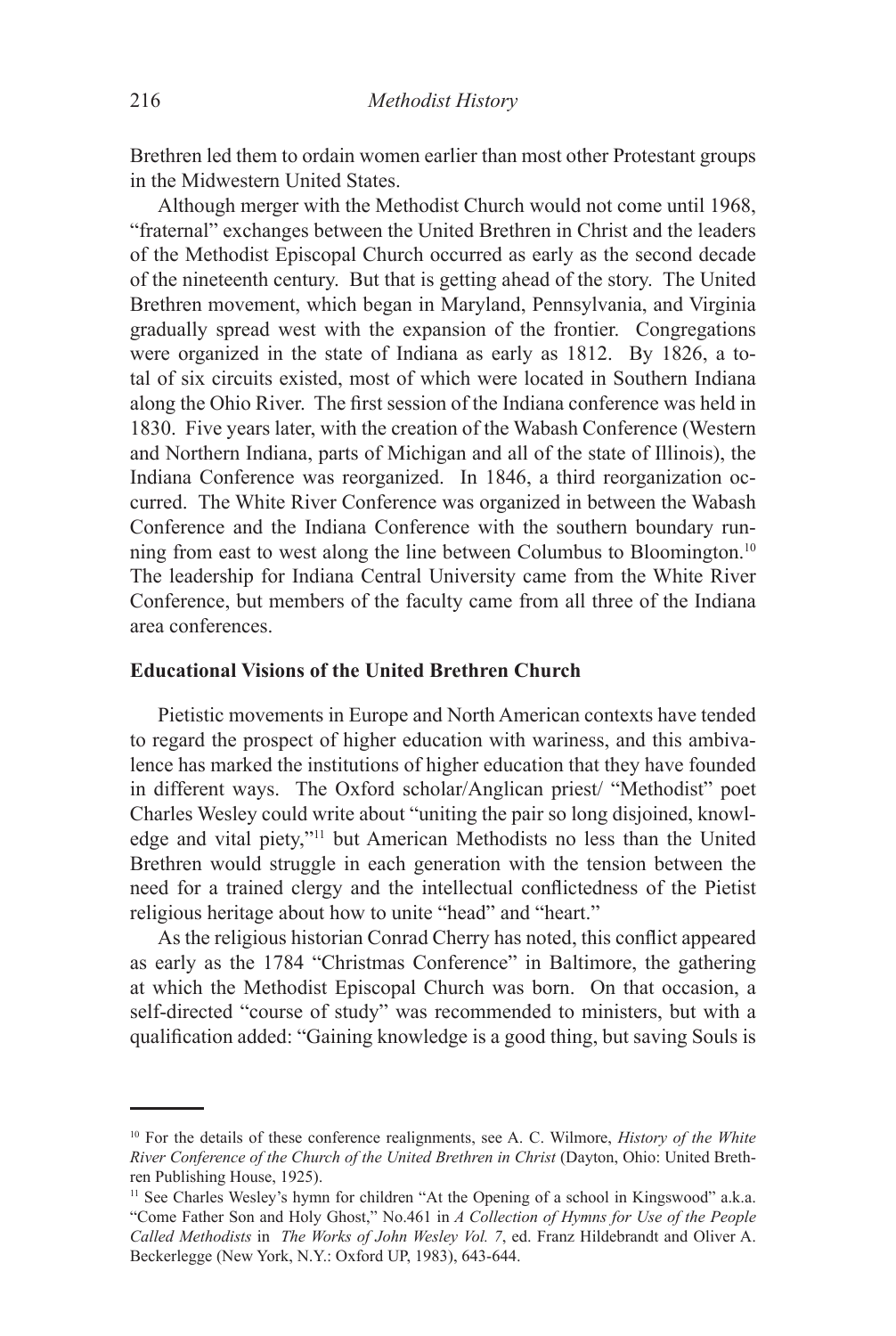better. . . . If you can do but one, let your Studies alone."12Despite this bias, early American Methodists and United Brethren in Christ leaders founded over eight hundred institutions of higher education over the next century and a half. Given the Pietist ambivalence about "gaining knowledge," however, these pietistic Protestants "struggled, rather that hurried, to Zion" in founding church-related colleges.13

The debate within the Church of the United Brethren began in the mid-1830s, expressed in sessions of the General Conference as well as in the pages of *The Religious Telescope*, the newspaper that served as the principal vehicle for discussion of important issues for the denomination. On the one side, an anti-intellectual faction of leaders identified themselves with the needs of the poor and working classes, worried that educated leaders would lose their faith and become "proud and haughty"<sup>14</sup> if they created colleges based on the classical liberal arts model followed by Harvard and Yale. On the other side of the debate, advocates of "liberal education" like the Rev. William Hanby passionately argued that if the United Brethren were going to carry out their mandate to carry the gospel throughout the world by founding missions, the church would need to have an educated clergy and an educated laity.<sup>15</sup> At this stage, the debate about education did not sharply distinguish between theological education and what we think of as undergraduate study. At this juncture, both enterprises were associated with "classical education" and United Brethren leaders disputed about how helpful or harmful "liberal education" could be in assisting the church in carrying out its overlapping missions of evangelism and social reform.

Rev. John Russel represented a third position in between these two factions. Early in his ministry, he stubbornly opposed the creation of church colleges. Radically egalitarian and radically agrarian, Russel was an odd kind of social reformer who emancipated slaves and advocated for the rights of African-Americans while also urging church leaders to never forsake the common people of the American frontier. His first occupation was that of a blacksmith and throughout his life he made his own shoes and advocated liv-

<sup>12</sup> Conrad Cherry offers this apt judgment in his book *Hurrying to Zion: Universities, Divinity Schools, and American Protestantism* (Bloomington and Indianapolis: Indiana UP, 1995), 19. <sup>13</sup> Cherry, 19.

<sup>14</sup> See "Editor's Valedictory" by William B. Hanby in *Religious Telescope*, 18 June 1845, 188, col. 3, top half.

<sup>&</sup>lt;sup>15</sup> Hanby devoted the greater part of his "Editor's Valedictory" article in the June 18, 1845 issue of *The Religious Telescope* to the subject of education. "Our people are an industrious and wealthy people, but by no means with a few noble exceptions a learned or even a reading people. God has declared that his gospel shall be preached in all the world, among all the nations, but alas, is our church prepared to send missionaries among all nations? If the most affectual [*sic*] doors were opened could we enter the field? No, we are not qualified. We have the means of usefulness, but lack the energy. . . . No great reformation in the church since the crucifixion has ever been achieved without profound learning and religion combined. . . . The best and most pious—the greatest reformers that ever lived, were learned men. Indeed without this they could not have been great reformers. As well talk about a great schoolmaster who did not know his letters" (188-189).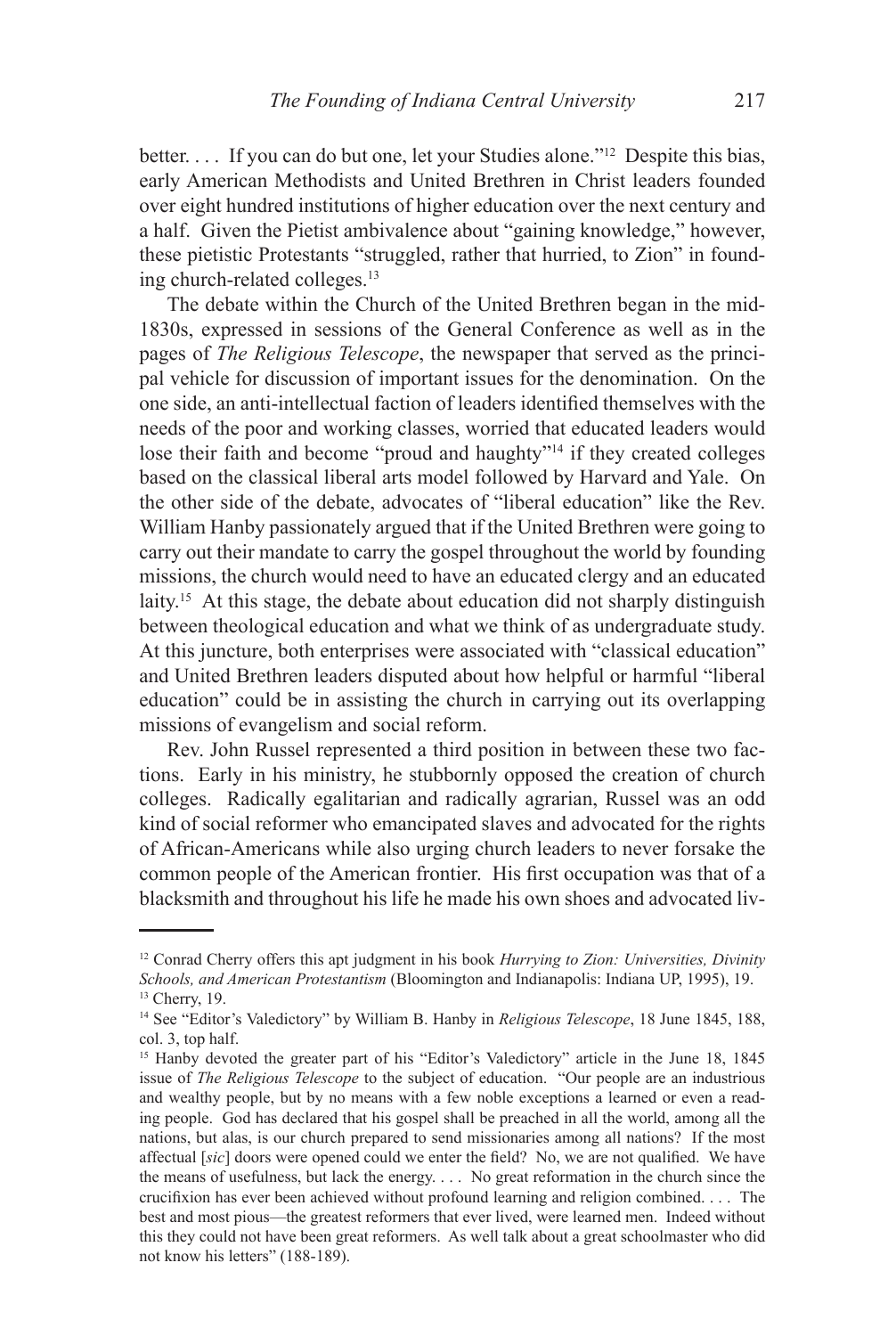ing simply among the people of the land. Eventually, he began to see some of the ways that colleges could serve as a means to lift up the downtrodden and in his own way advocated for "the right of all men to a liberal education . . . ." At the same time, John Russel was anxious that "the dissemination of knowledge" would be directed in such a way that it would "secure the blessings of life, liberty and the pursuit of righteousness that will in the end secure the inestimable blessing of life eternal."16

As a self-made man, Russel and other United Brethren admired the autodidactic model articulated by Benjamin Franklin and others. In fact, near the end of his life, Bishop Russel endowed a "Biblical Chair" in the Pennsylvania Conference for the theological education of future clergy in which a pastor-scholar would serve as a mentor to pastor-apprentices who would have the kind of self-motivation and initiative to undertake a rigorous program of education.17 The conditions that he attached to this proposal were so extensive that it could not be implemented.18 (Some critics believed only Russel could ever have met all the conditions!) He also advocated that the church college to be created in Ohio be located on a farm along with the denominational headquarters and newspaper in order to avoid the problem of educational elitism. At his death in 1871, he was memorialized in the pages of *The Religious Telescope* not only as an early opponent of "church colleges" but also as a leader who had changed his mind about these matters.<sup>19</sup> Bishop Russel was lauded (by some) for his willingness to change, thereby becoming an exemplar for advocates of founding church colleges, but others questioned whether his vision of education was really consistent with liberal education.20 This would not be the last time that the virtues of democratic egalitarianism would conflict with the aspirations of educational excellence in United Brethren circles.

In the end, the more progressive faction won the debate and institutions of "liberal education" were founded to train the future leaders of the church. The first institution to be founded was Otterbein College (Ohio) in 1847. Lebanon Valley College in Pennsylvania began in 1866. Still other institutions would be founded in the years to come but "small enrollments and

<sup>16</sup> See the article "Rev. John Russel, Thirteenth Bishop" by J. A. Miller, *Religious Telescope*, 29 December 1934, p. 22, column 3.

<sup>&</sup>lt;sup>17</sup> For an overview of the controversy associated with Russel's Biblical Chair, see Behny  $\&$ Eller, *The History of the Evangelical United Brethren Church*, 177-178.

<sup>18</sup> See the related article about the Biblical Chair in *Religious Telescope*, 7 May 1869. I am grateful to Tim Binkley at the Center for the Study of Evangelical United Brethren Heritage of United Theological Seminary for his assistance in locating this document and others that pertain to the controversy over the Biblical Chair.

<sup>19</sup> See "Ex-bishop John Russel" (author unnamed), *Religious Telescope*, 4 January 1871.

<sup>&</sup>lt;sup>20</sup> Although it is doubtful that John Russel would ever have wanted to call himself an advocate of "liberal education" in the classical sense, he does represent the perspective of those who advocated for the use of education to free people from servitude, and therefore reflects the egalitarian trends in American culture that have influenced the development of American higher education.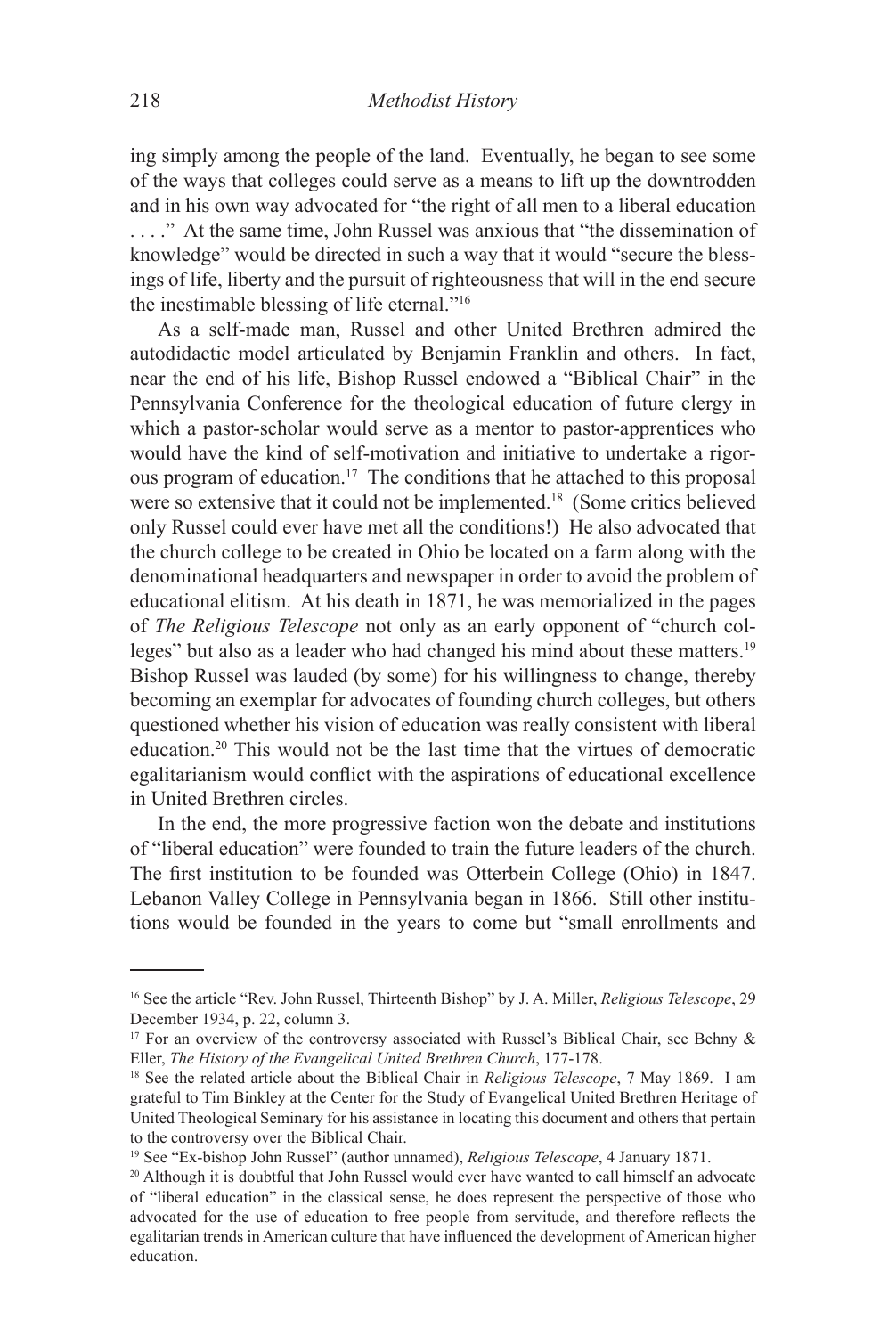meager support"21 from United Brethren congregations made it difficult for them to survive. In 1895, the United Brethren General Conference created a Board of Education to coordinate such efforts, but this body had no real power until it was reconstituted in 1913. For all practical purposes, wouldbe founders had to gather support from United Brethren clergy and laity by creating collaborations at the annual conference level, and even where such sponsorship was achieved, it often did not yield sufficient support. In fact, by the time Indiana Central opened its doors in 1905, three earlier institutions had been founded in Illinois and Indiana, but all had failed.

Those who proposed to create the college in central Indiana dared to hope that this venture would succeed where the others had not. They could not know it at the time, but the institution that they set out to establish on Otterbein Avenue would be the last institution of higher education to be founded in the United States of America by the United Brethren in Christ Church. This background information provides some of the context necessary for locating the significance of the two persons who, more than anyone else, did what was necessary to build the college for the United Brethren of Indiana.

## **The Founders of Indiana Central University**

The Reverend Dr. John T. Roberts (1865-1937) and The Rev. Mrs. Alva Button Roberts (1872–1950) brought a shared hunger for opportunities to pursue higher education in the context of carrying out the mission of the United Brethren Church to the task of founding Indiana Central University. Their mutual hunger for learning and zeal for the church's mission had been the occasion for their initial contact with one another and it would mark their life together throughout their marriage.<sup>22</sup>

"J. T." Roberts had been raised in the home of a United Brethren family in Southern Indiana, and had completed a B.S. (1887) and M.S. (1890) degrees at Hartsfield College<sup>23</sup> before that institution closed. Later he would receive his Doctorate of Divinity and Doctor of Philosophy degrees from Harriman University (1903). According the 1905-1906 catalog, prior to taking the position at Indiana Central, Roberts had taught in a public school for two years, served as a pastor of United Brethren congregations for five years, and had spent eleven years serving as a presiding elder in the White River

<sup>&</sup>lt;sup>21</sup> Behny and Eller, 243.

<sup>&</sup>lt;sup>22</sup> These two clergy encountered one another first as correspondents through the denominational periodical *The Religious Telescope*. At the time she was serving as a pastor in Westfield, Illinois, the site of an earlier attempt to found a United Brethren-related college. For more details, see Michael Cartwright's article about Alva and J. T. Roberts in the "Founders & Parents" section of the book *Profiles in Service: 1905-2005* by Rebecca Blair, Michael G. Cartwright and A. James Fuller (Bloomington and Indianapolis, Ind.: University of Indianapolis, 2006), 15.

<sup>&</sup>lt;sup>23</sup> Hartsville College was an earlier United Brethren-founded institution located in Northeastern Indiana. It closed in 1897. For details about the failure of this earlier institution, see Hill, *'Downright Devotion to the Cause,'* 3.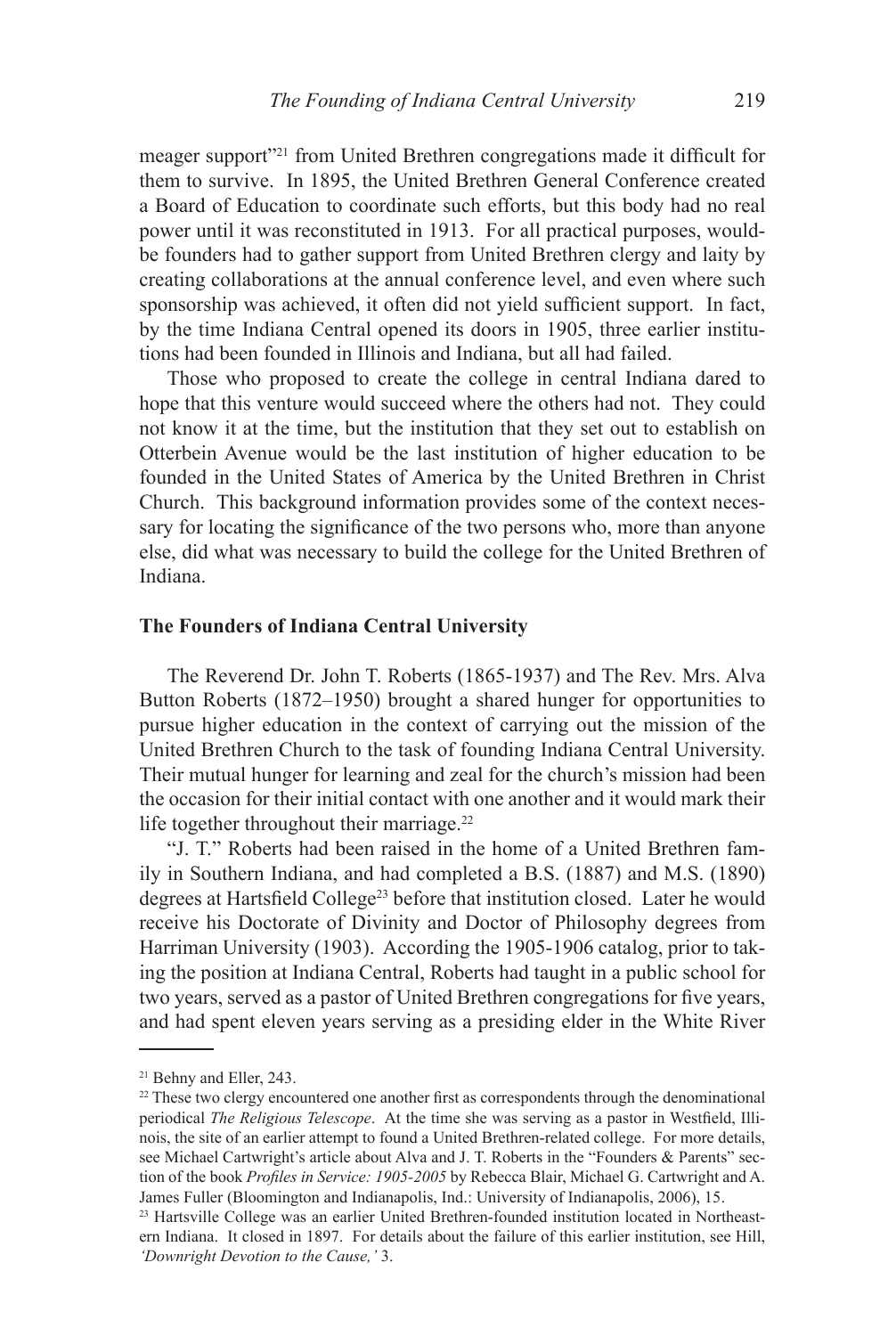Annual Conference (Indiana) of the United Brethren.

More so than most United Brethren at the time, it appears, J. T. Roberts had a strong commitment to "gaining knowledge" while he also pursued the salvation of souls in his care with appropriate zeal. At the time that he was asked to serve as chair of the search committee to identify the first president of the venture to be called Indiana Central University, Rev. Roberts had served the United Brethren Church for almost two decades. For much of that time, he also was one of the leaders in the effort to found a college in Central Indiana. In particular, he had been "driven by a 'deep and abiding conviction' regarding the need to keep United Brethren youth away from 'state schools and schools of other churches' from which they seldom returned to their home churches for service." As Frederick Hill explains, J. T. Roberts "brought academic credibility as well as religious conviction to the position" of President, and given the available pool of United Brethren leaders in the state, Roberts "probably was as well qualified to lead the new institution as any other member of the United Brethren Church in Indiana."24

That does not mean, however, that J. T. Roberts ever felt "called" to be a college president and business manager. Far from it! As he explained to the White River Conference, "It had been farthest from my mind . . . to have anything to do with the administration of the school when established." Once he had been handed this responsibility, however, he felt that he could not shirk the call by his church to serve in this role. "As I turn my life toward a new field of activity, as I now see it, *a little larger parish* where I may touch more lives, I am anxious that the Spirit may lead me all the way, and I beg your sympathy and cooperation."25 As this comment suggests, Roberts' vocational self-understanding was not dependent on a particular role configuration—much less informed by academic ambitions as such. Rather, he saw himself directed by purposes beyond his own self-initiative*,* and his attempts to serve God in the roles he was given was marked by a remarkable determination and deep sense of personal integrity.

We know that Alva Button Roberts was an equally determined person, who had her own strongly felt sense of vocation to serve in ministry as a United Brethren "elder." Although raised in the Methodist Episcopal Church in Illinois, she left that denomination because of its refusal (at that time) to ordain women. She joined the United Brethren and in 1893 she became one of the first thirteen women who were ordained in that tradition. During the time that she and her family lived in University Heights (1905-1908), Alva sang in the chorus alongside students, and enrolled some of the Roberts children (as well as various Roberts relatives and Button cousins) in the music instruction offered at ICU. She also appears to have been the person around whom the first United Brethren in Christ congregation in the University Heights neighborhood formed. On Sundays, the congregation would gather

<sup>24</sup> Hill, 33.

<sup>25</sup> Hill, 33, emphasis mine.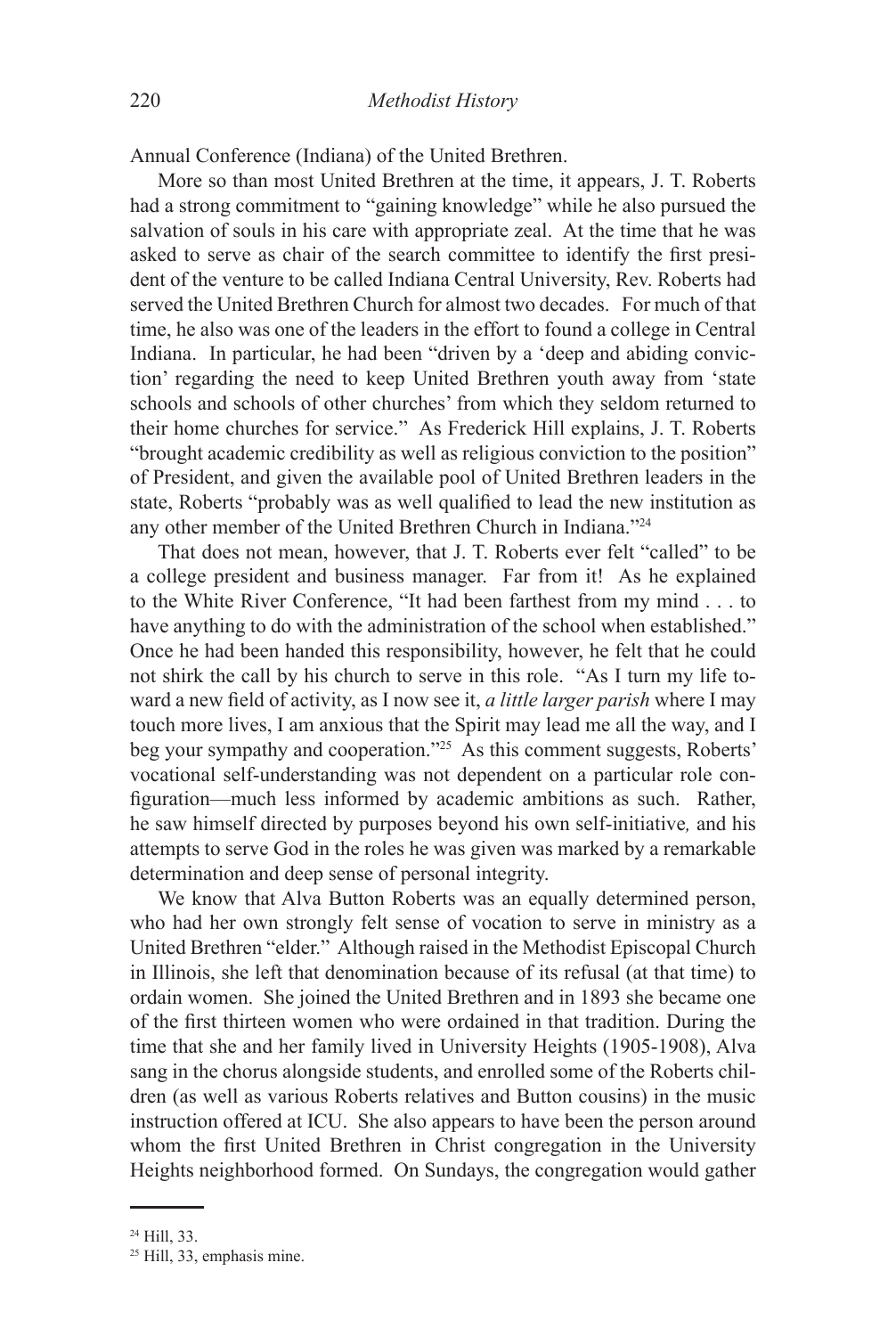in Kephart Memorial Chapel for worship.

Before coming to University Heights, however, Rev. Alva Button Roberts had served in the Lower Wabash Conference in Illinois (1893), and based on conference records, we know that she was highly regarded as a pastoral leader. While serving as pastor of the Westfield Circuit, she appears to have studied at the United Brethren College in Westfield, Illinois before it closed in the mid-1890s, but we don't know if she actually completed requirements for a degree. In 1894, when she took an appointment in the White River Conference at approximately the same time that she married J. T. Roberts, she would have been one of only two ordained clergywomen to have served United Brethren congregations in the area of central Indiana.

There are no surviving records or personal reflections from Alva that reveal what she felt about her role as spouse of the first president of Indiana Central, but judging from the eulogy offered at her husband's death, she must have served in a variety of selfless ways. "Dr Roberts was asked to plunge into this situation as first president; with the responsibility. . .of securing furniture, new students; and funds for operating expenses. Rev. and Mrs. Roberts moved to Indianapolis, took up residence in two rooms of the college building until a home could be built, and Mrs. Roberts cooked for faculty and students, and all and sundry who came to look for lots, as well as caring for her own family, which then numbered six, with four children."26 After raising her children, Alva served pastoral appointments in central Indiana in the mid-1920s and became a much beloved figure known by many United Brethren as "Mother Roberts"—an appellation that may or may not have its roots in the care that she displayed to the founding generation of students at Indiana Central.

As this retrospective narrative suggests, for the founders of Indiana Central, leadership roles overlapped in a variety of ways for reasons of necessity as well as perceived talents. In a circumstance in which they had few financial resources and very little infrastructure, they relied on a shared vocational sensibility to sustain their efforts to found this university. The idea that faculty and students alike were Christian "Life Work Recruits" was not so much a pre-professional identity as it was an ethic of Christian service that was displayed in the mundane details of selling lots and washing clothes as well as learning Latin, studying history, and singing hymns in the college chorus<sup>27</sup>

<sup>26</sup> See Eulogy given at J. T. Roberts' funeral in 1927 available in the John T. Roberts Papers in the Frederick Hill Archives. Clearly aware of the stress of her multiple roles, the eulogist adds in empathetic admiration, "It is no wonder that gray hairs developed during the succeeding three years. . . ."

 $27$  For more details about the shared vocation of the students and faculty in the founding generation of Indiana Central University, see Michael G. Cartwright, "Student Oracles at Indiana Central College about Service as 'Life Work Recruits,'" in *Profiles in Service*, *op cit.*, 17.